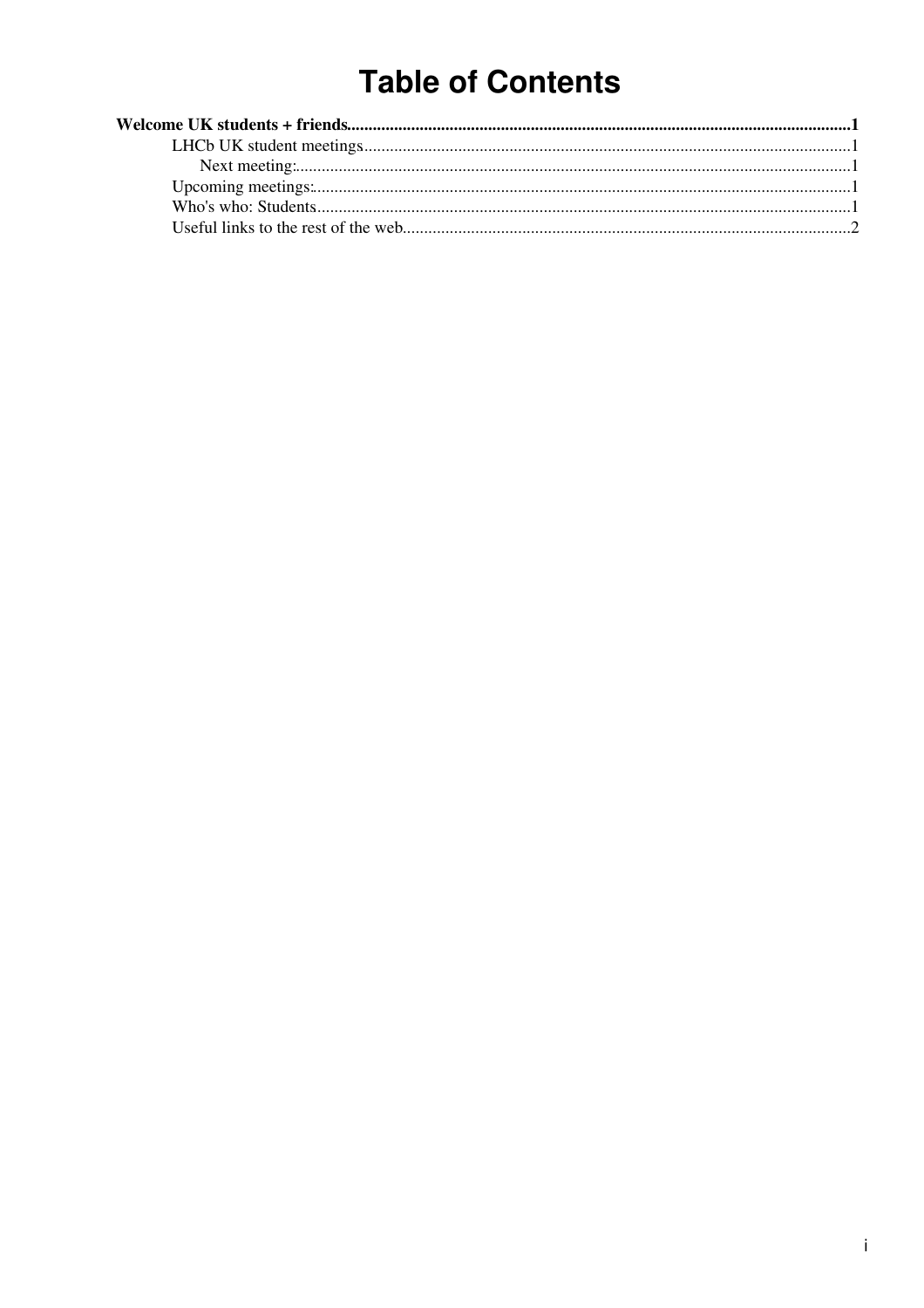## <span id="page-1-0"></span>**Welcome UK students + friends**

This page is for information that's useful for students from the UK on LHCb. A lot of it is focused on the LHCb UK student meetings, but it's not exclusive -- please feel free to chip in anything useful, from handy scripts to physics links to restaurant recommendations.

Subscribe to eGroup: <http://cern.ch/simba3/SelfSubscription.aspx?userHasAccount=true&groupName=lhcb-uk-students>

### <span id="page-1-1"></span>**LHCb UK student meetings**

Meetings are held the last Thursday of every month at 15:30 UK time / 16:30 CERN time. They're hosted on ZOOM, with an agenda on [Indico](https://indico.cern.ch/category/14937/) $\mathbb{Z}$ . There's an archive of links to older meetings at LHCbUKStudentGroupMeetingArchive.

If you have ideas for topics you'd like covered, or any other suggestions, you can mail the LHCbUKStudentGroupMeetingConvenors.

#### <span id="page-1-2"></span>**Next meeting:**

• 23/06/22: W-Mass - Chris Hays

### <span id="page-1-3"></span>**Upcoming meetings:**

### <span id="page-1-4"></span>**Who's who: Students**

This can get out of date easily, please update if you see mistakes/omissions.

- [Birmingham](http://www.ep.ph.bham.ac.uk/)<sup>7</sup>: Naomi Cooke, Jon Plews, Paul Swallow, Dan Thompson
- [Bristol](http://www.phy.bris.ac.uk/groups/particle/)<sup>®</sup>: Matt Coombes, Sam Maddrel-Mander, Lakshan Ram, Ben Westhenry, Srishti Bhasin, Rui Wang, Richard Lane.
- [Cambridge](http://www.hep.phy.cam.ac.uk/lhcb/)<sup>r</sup>: Fionn Bishop, Blaise Delaney, Daniel Foulds-Holt, George Lovell, John Smeaton, Ifan Williams, Richard Williams
- [Edinburgh](http://www2.ph.ed.ac.uk/particle-physics-experiment/research/LHCb/)<sup>7</sup>: Stefano Petrucci, Sara Mitchell, Gary Robertson
- [Glasgow](http://ppewww.physics.gla.ac.uk/LHCb/)<sup>®</sup>: Iain Longstaff, George Coombs, Murdo Thomas Traill, Lauren Marie Douglas, Dana Bobulska, David Anthony Friday, Niall [McHugh](https://twiki.cern.ch/twiki/bin/edit/Main/McHugh?topicparent=Main.LHCbUKStudentGroup;nowysiwyg=1)
- [Imperial](http://www.imperial.ac.uk/research/hep/research/lhcb.htm)<sup>®</sup>: Felix Kress, Malte Hecker, Dan Moise, Ryan Newcombe, Matthew Bradley, Matthew Birch
- [Liverpool](http://hep.ph.liv.ac.uk/lhcb/)<sup>r</sup>: Vinicius Franco Lima, James Mead, Heather Wark
- [Manchester](http://www.hep.man.ac.uk/)<sup>®</sup>: Martha Hilton, Donal Murray, Biljana Mitreska, Dylan White, Jake Lane, John Cobbledick, Shantam Taneja, Peter Svihra, Holly Mcgrath, Gianluca Zunica, Zakariya Aliouche, Aodhan Burke, Jonathan Davies
- [Oxford](http://www-pnp.physics.ox.ac.uk/~lhcb/)<sup>®</sup>: Alexandra Rollings, Colm Murphy, Martina Pili, Kamil Fischer, Luke Scantlebury-Smead, Rizwaan Mohammed, Jennifer Smallwood, Fidan Suljik, Fernanda Abrantes, Seophine Stanislaus, Martin Tat
- [Southampton](http://www.hep.phys.soton.ac.uk/)<sup> $\mathbb{F}$ </sup>: Madalina Mironiuc
- [Warwick](http://www2.warwick.ac.uk/fac/sci/physics/research/epp/exp/bphysics/lhcb/)<sup>®</sup>: Flavia Cicala, Ross Hunter, Andy Morris, Bhagyashree Pagare, Tom Jones, Ahmed Abdelmotteleb, Anja Beck, Alex Ward, Aidan Wiederhold, Emir MUHAMMAD, Matthew David Monk, Lorenzo PAOLUCCI